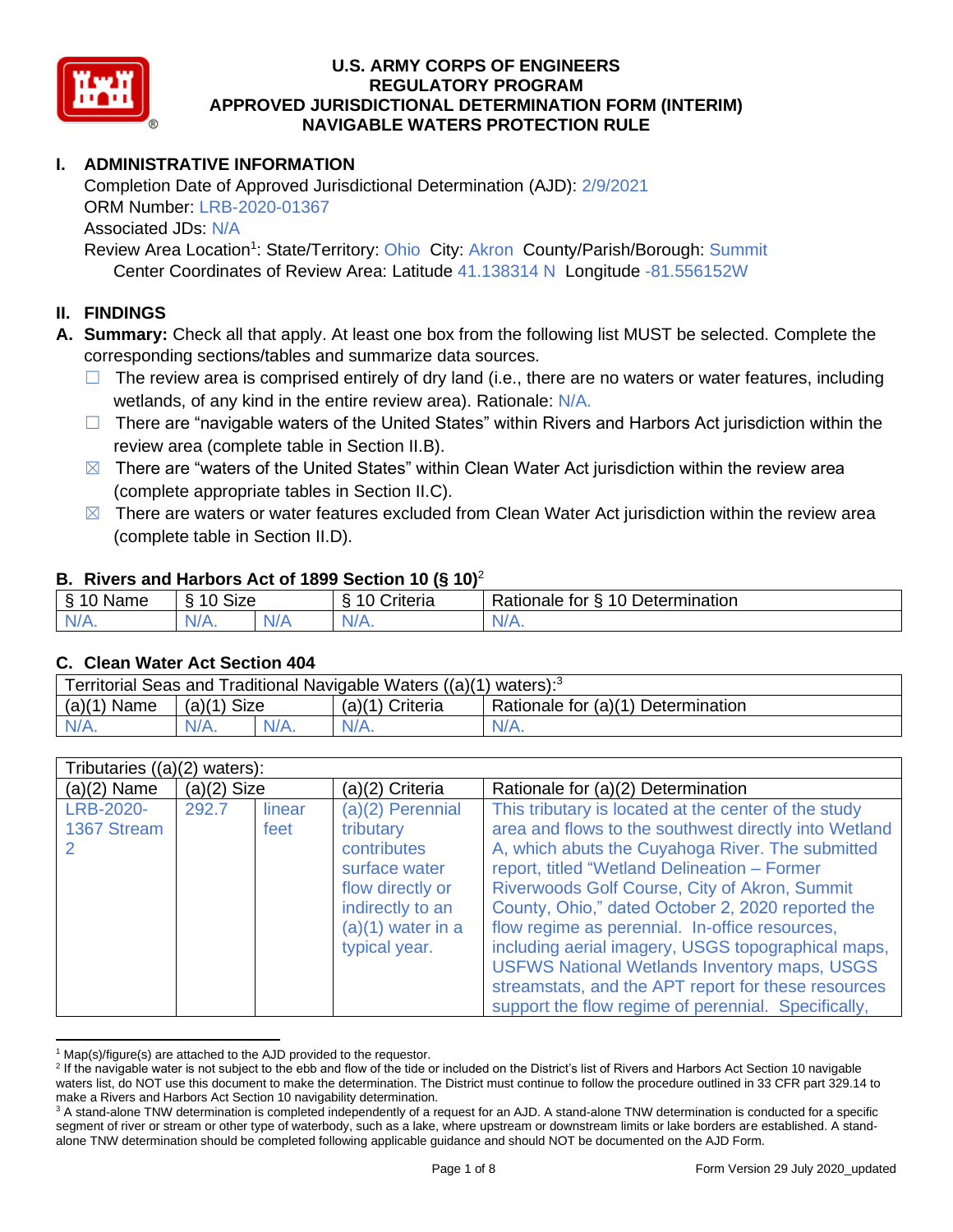

| Tributaries $((a)(2)$ waters): |               |                 |                                                                                                                                                                                                                                                                                                                                                                                                                                                                                                                                                                                                                                                                                                                                                                                                                                                                     |
|--------------------------------|---------------|-----------------|---------------------------------------------------------------------------------------------------------------------------------------------------------------------------------------------------------------------------------------------------------------------------------------------------------------------------------------------------------------------------------------------------------------------------------------------------------------------------------------------------------------------------------------------------------------------------------------------------------------------------------------------------------------------------------------------------------------------------------------------------------------------------------------------------------------------------------------------------------------------|
| $(a)(2)$ Name                  | $(a)(2)$ Size | (a)(2) Criteria | Rationale for (a)(2) Determination                                                                                                                                                                                                                                                                                                                                                                                                                                                                                                                                                                                                                                                                                                                                                                                                                                  |
|                                |               |                 | the APT report showed normal conditions for the<br>date of the consultant site visit 11SEP2020 (dry<br>season), and aerial/oblique images dated<br>25APR2015 (wet season) with mild wetness for the<br>PDSI class, which supports the observations of<br>perennial flow observed on this date. The same<br>conditions were reported for the 6JUL2018 (dry<br>season) aerial, which the channel could be seen<br>though water in the channel could not be seen<br>possibly due to vegetation cover. Drier than normal<br>conditions with moderate wetness were present for<br>both aerial images assessed dated 11MAR2019<br>(wet season) and 27APR2019 (wet season); water<br>presence in stream 2 was prominent during this<br>time.<br>Based on the above information, it has been<br>determined that this resource meets the definition of<br>an $(a)(2)$ water. |

| Lakes and ponds, and impoundments of jurisdictional waters $((a)(3)$ waters): |               |  |                 |                                    |  |  |
|-------------------------------------------------------------------------------|---------------|--|-----------------|------------------------------------|--|--|
| $(a)(3)$ Name                                                                 | $(a)(3)$ Size |  | (a)(3) Criteria | Rationale for (a)(3) Determination |  |  |
| $N/A$ .                                                                       | $N/A$ .       |  | $N/A$ .         | $N/A$ .                            |  |  |

| Adjacent wetlands $((a)(4)$ waters):          |               |         |                                                            |                                                                                                                                                                                                                                                                                                                                                                                                                                                                                                                                                                                                                                                                              |
|-----------------------------------------------|---------------|---------|------------------------------------------------------------|------------------------------------------------------------------------------------------------------------------------------------------------------------------------------------------------------------------------------------------------------------------------------------------------------------------------------------------------------------------------------------------------------------------------------------------------------------------------------------------------------------------------------------------------------------------------------------------------------------------------------------------------------------------------------|
| $(a)(4)$ Name                                 | $(a)(4)$ Size |         | (a)(4) Criteria                                            | Rationale for (a)(4) Determination                                                                                                                                                                                                                                                                                                                                                                                                                                                                                                                                                                                                                                           |
| <b>LRB-2020-</b><br>01367<br><b>Wetland A</b> | 0.11          | acre(s) | $(a)(4)$ Wetland<br>abuts an $(a)(1)$ -<br>$(a)(3)$ water. | Wetland A is in the center and the southern extent of<br>the study area abutting stream $2$ (an $(a)(2)$ water<br>explained above on this form) and the Cuyahoga<br>River (an (a)(1) water). As described in the report<br>submitted titled "Wetland Delineation - Former<br>Riverwoods Golf Course, City of Akron, Summit<br>County, Ohio," dated October 2, 2020, wetland A<br>meets the three criteria defining it as a wetland and it<br>abuts an (a)(1) water (Cuyahoga River is a TNW)<br>and $(a)(2)$ water – Stream 2, as determined above.<br>Therefore, Wetland A has been determined to be an<br>$(a)(4)$ wetland abutting an $(a)(1)$ through $(a)(3)$<br>water. |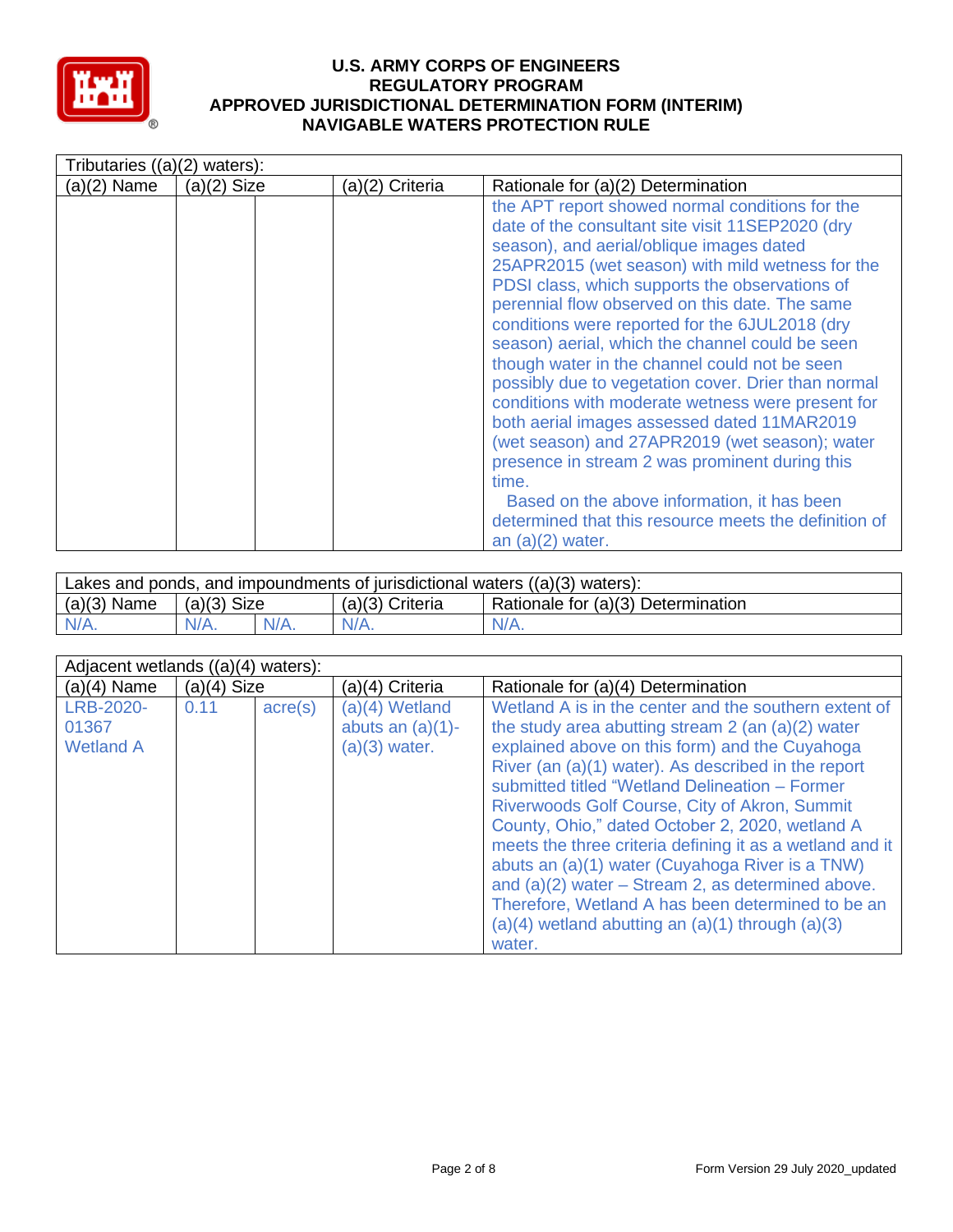

# **D. Excluded Waters or Features**

| Excluded waters $((b)(1) - (b)(12))$ : <sup>4</sup> |      |                       |                                                                                                                                                                                                                                                   |                                                                                                                                                                                                                                                                                                                                         |  |  |  |
|-----------------------------------------------------|------|-----------------------|---------------------------------------------------------------------------------------------------------------------------------------------------------------------------------------------------------------------------------------------------|-----------------------------------------------------------------------------------------------------------------------------------------------------------------------------------------------------------------------------------------------------------------------------------------------------------------------------------------|--|--|--|
| <b>Exclusion Name</b>                               |      | <b>Exclusion Size</b> | Exclusion <sup>5</sup>                                                                                                                                                                                                                            | Rationale for Exclusion Determination                                                                                                                                                                                                                                                                                                   |  |  |  |
| LRB-2020-01367<br>Pond 1                            | 0.46 | $\text{acre}(s)$      | $(b)(8)$ Artificial<br>lake/pond<br>constructed or<br>excavated in<br>upland or a non-<br>jurisdictional<br>water, so long as<br>the artificial lake<br>or pond is not an<br>impoundment of a<br>jurisdictional<br>water that meets<br>$(c)(6)$ . | Pond 1 is a constructed, man-made pond<br>associated with a former golf course on the<br>property. The pond appears as long ago as in<br>Google Earth aerial imagery dated September<br>2001. Pond 1 does not appear to be an<br>impoundment of jurisdictional features.<br>Therefore, Pond 1 is an excluded (b)(8) artificial<br>pond. |  |  |  |
| LRB-2020-01367<br>Pond <sub>2</sub>                 | 0.29 | $\text{acre}(s)$      | $(b)(8)$ Artificial<br>lake/pond<br>constructed or<br>excavated in<br>upland or a non-<br>jurisdictional<br>water, so long as<br>the artificial lake<br>or pond is not an<br>impoundment of a<br>jurisdictional<br>water that meets<br>$(c)(6)$ . | Pond 2 is a constructed, man-made pond<br>associated with a former golf course on the<br>property. The pond appears as long ago as in<br>Google Earth aerial imagery dated September<br>2001. Pond 2 does not appear to be an<br>impoundment of jurisdictional features.<br>Therefore, Pond 2 is an excluded (b)(8) artificial<br>pond. |  |  |  |
| LRB-2020-01367<br>Pond <sub>3</sub>                 | 0.38 | $\text{acre}(s)$      | $(b)(8)$ Artificial<br>lake/pond<br>constructed or<br>excavated in<br>upland or a non-<br>jurisdictional<br>water, so long as<br>the artificial lake<br>or pond is not an<br>impoundment of a<br>jurisdictional<br>water that meets<br>$(c)(6)$ . | Pond 3 is a constructed, man-made pond<br>associated with a former golf course on the<br>property. The pond appears as long ago as in<br>Google Earth aerial imagery dated September<br>2001. Pond 3 does not appear to be an<br>impoundment of jurisdictional features.<br>Therefore, Pond 3 is an excluded (b)(8) artificial<br>pond. |  |  |  |
| LRB-2020-01367<br>Pond 4                            | 0.94 | $\text{acre}(s)$      | (b)(8) Artificial<br>lake/pond<br>constructed or                                                                                                                                                                                                  | Pond 4 is a constructed, man-made pond<br>associated with a former golf course on the<br>property. The pond appears as long ago as in                                                                                                                                                                                                   |  |  |  |

<sup>4</sup> Some excluded waters, such as (b)(2) and (b)(4), may not be specifically identified on the AJD form unless a requestor specifically asks a Corps district to do so. Corps districts may, in case-by-case instances, choose to identify some or all of these waters within the review area.  $5$  Because of the broad nature of the (b)(1) exclusion and in an effort to collect data on specific types of waters that would be covered by the (b)(1)

exclusion, four sub-categories of (b)(1) exclusions were administratively created for the purposes of the AJD Form. These four sub-categories are not new exclusions, but are simply administrative distinctions and remain (b)(1) exclusions as defined by the NWPR.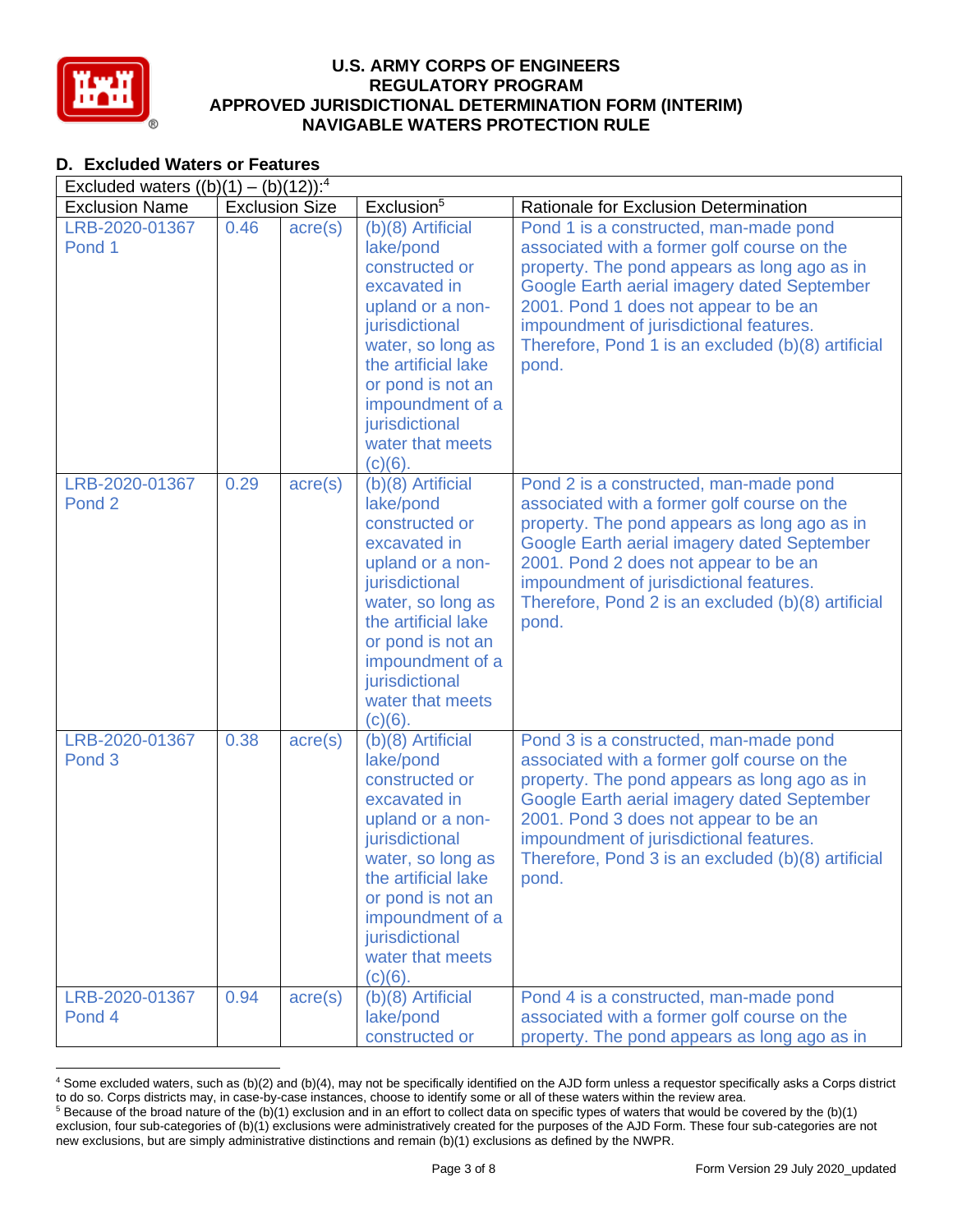

| Excluded waters $((b)(1) - (b)(12))$ : <sup>4</sup> |       |                       |                                                                                                                                                                                                                                                   |                                                                                                                                                                                                                                                                                                                                                                                                                                                                                                                                                                                  |  |  |
|-----------------------------------------------------|-------|-----------------------|---------------------------------------------------------------------------------------------------------------------------------------------------------------------------------------------------------------------------------------------------|----------------------------------------------------------------------------------------------------------------------------------------------------------------------------------------------------------------------------------------------------------------------------------------------------------------------------------------------------------------------------------------------------------------------------------------------------------------------------------------------------------------------------------------------------------------------------------|--|--|
| <b>Exclusion Name</b>                               |       | <b>Exclusion Size</b> | Exclusion <sup>5</sup>                                                                                                                                                                                                                            | Rationale for Exclusion Determination                                                                                                                                                                                                                                                                                                                                                                                                                                                                                                                                            |  |  |
|                                                     |       |                       | excavated in<br>upland or a non-<br>jurisdictional<br>water, so long as<br>the artificial lake<br>or pond is not an<br>impoundment of a<br>jurisdictional<br>water that meets<br>$(c)(6)$ .                                                       | Google Earth aerial imagery dated September<br>2001. Pond 4 does not appear to be an<br>impoundment of jurisdictional features.<br>Therefore, Pond 4 is an excluded (b)(8) artificial<br>pond.                                                                                                                                                                                                                                                                                                                                                                                   |  |  |
| LRB-2020-01367<br>Pond <sub>5</sub>                 | 0.15  | $\text{acre}(s)$      | $(b)(8)$ Artificial<br>lake/pond<br>constructed or<br>excavated in<br>upland or a non-<br>jurisdictional<br>water, so long as<br>the artificial lake<br>or pond is not an<br>impoundment of a<br>jurisdictional<br>water that meets<br>$(c)(6)$ . | Pond 5 is a constructed, man-made pond<br>associated with a former golf course on the<br>property. The pond appears as long ago as in<br>Google Earth aerial imagery dated September<br>2001. Pond 5 does not appear to be an<br>impoundment of jurisdictional features.<br>Therefore, Pond 5 is an excluded (b)(8) artificial<br>pond.                                                                                                                                                                                                                                          |  |  |
| LRB-2020-01367<br>Ditch 1                           | 99    | linear<br>feet        | $(b)(5)$ Ditch that is<br>not an $(a)(1)$ or<br>$(a)(2)$ water, and<br>those portions of<br>a ditch<br>constructed in an<br>$(a)(4)$ water that<br>do not satisfy the<br>conditions of<br>(c)(1).                                                 | This feature functions as a ditch, that was<br>constructed in uplands connecting ponds 1 and<br>2 ((b)(8) excluded features), as reported by<br>"Wetland Delineation - Former Riverwoods Golf<br>Course, City of Akron, Summit County, Ohio,"<br>dated October 2, 2020. This feature does not<br>meet the definition of an $(a)(1)$ , $(a)(2)$ , $(a)(3)$ , or<br>(a)(4) water. This feature is not a relocated<br>tributary, nor was it constructed in adjacent<br>wetlands $[(a)(4)$ waters]. This information<br>supports that the feature is a (b)(5) excluded<br>ditch.     |  |  |
| LRB-2020-01367<br>Stream 1                          | 132.2 | linear<br>feet        | $(b)(1)$ Surface<br>water channel<br>that does not<br>contribute surface<br>water flow directly<br>or indirectly to an<br>$(a)(1)$ water in a<br>typical year.                                                                                    | Stream 1 is a stream channel with bed and<br>banks that exhibits intermittent flow to the west<br>then north through upland woods into pond 3, an<br>excluded (b)(8) artificial pond that does not<br>contribute flow downstream to an $(a)(1)$ , $(a)(2)$ ,<br>or (a)(3) water. This feature does not meet the<br>definition of an $(a)(1)$ , $(a)(2)$ , $(a)(3)$ , or $(a)(4)$<br>water. Therefore, stream $3$ is an excluded $(b)(1)$<br>surface water channel that does not contribute<br>surface water flow directly or indirectly to an<br>(a)(1) water in a typical year. |  |  |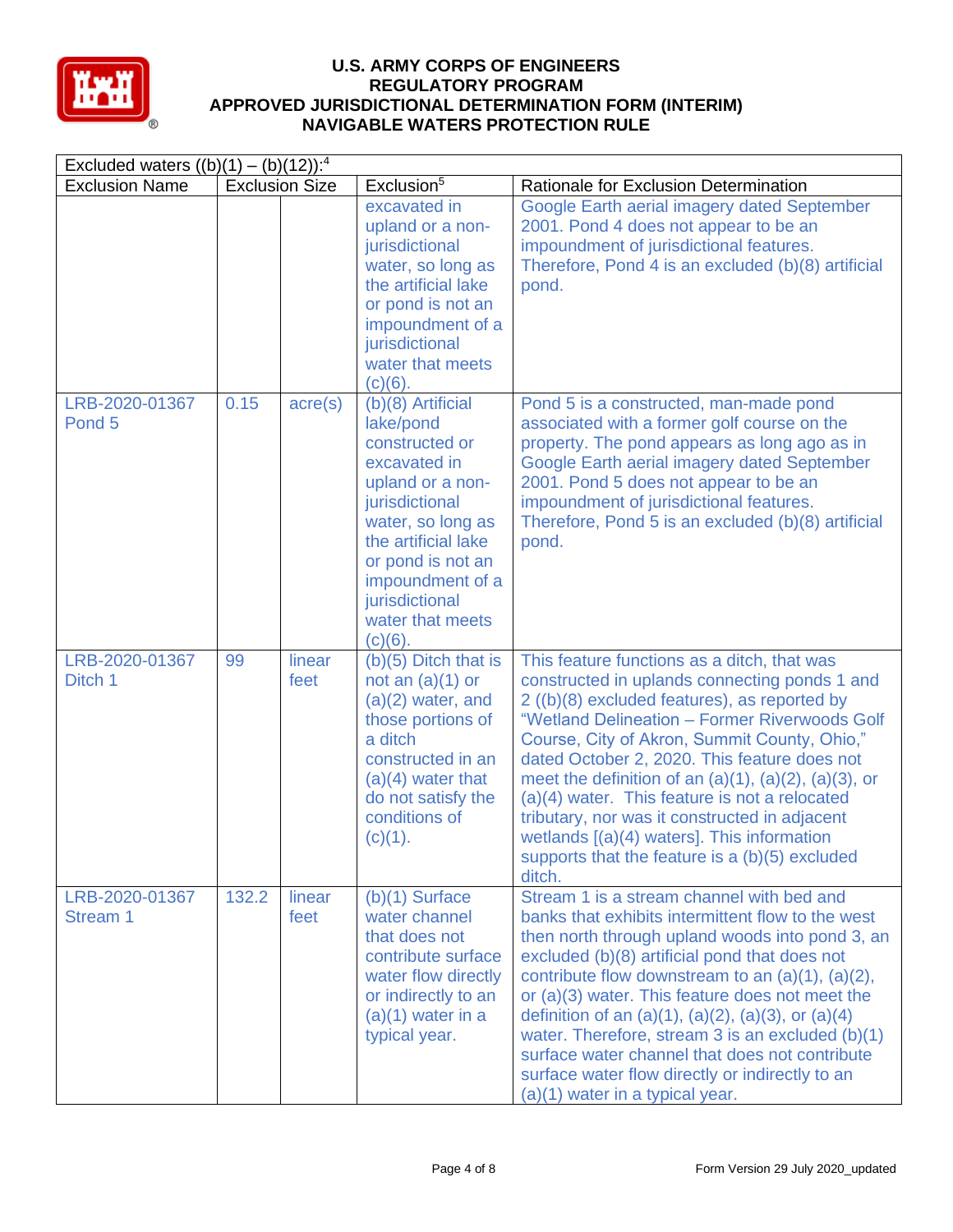

| Excluded waters $((b)(1) - (b)(12))$ : <sup>4</sup>    |      |                       |                                                                                                     |                                                                                                                                                                                                                                                                                                                                                                                                                                                                                                                                                                                                                                                                                                                                                                                                                                                                                                                                                                                                                                                                                                                                                                                                                                                                                                                                                                   |  |  |
|--------------------------------------------------------|------|-----------------------|-----------------------------------------------------------------------------------------------------|-------------------------------------------------------------------------------------------------------------------------------------------------------------------------------------------------------------------------------------------------------------------------------------------------------------------------------------------------------------------------------------------------------------------------------------------------------------------------------------------------------------------------------------------------------------------------------------------------------------------------------------------------------------------------------------------------------------------------------------------------------------------------------------------------------------------------------------------------------------------------------------------------------------------------------------------------------------------------------------------------------------------------------------------------------------------------------------------------------------------------------------------------------------------------------------------------------------------------------------------------------------------------------------------------------------------------------------------------------------------|--|--|
| <b>Exclusion Name</b>                                  |      | <b>Exclusion Size</b> | Exclusion <sup>5</sup>                                                                              | Rationale for Exclusion Determination                                                                                                                                                                                                                                                                                                                                                                                                                                                                                                                                                                                                                                                                                                                                                                                                                                                                                                                                                                                                                                                                                                                                                                                                                                                                                                                             |  |  |
| LRB-2020-01367<br><b>Stream 2</b><br>(upstream extent) | 86.9 | linear<br>feet        | $(b)(3)$ Ephemeral<br>feature, including<br>an ephemeral<br>stream, swale,<br>gully, rill, or pool. | This upper stretch of stream 2 is a small defined<br>channel that flows through forested upland within<br>the study area. The submitted report, titled<br>"Wetland Delineation - Former Riverwoods Golf<br>Course, City of Akron, Summit County, Ohio,"<br>dated October 2, 2020 states this portion of the<br>channel has ephemeral flow. At the time of the<br>site visit for the delineation report, September<br>11, 2020 there was no flow or water in this<br>portion of the channel as shown in the<br>photographs provided that is further supported<br>by the APT report showing normal conditions on<br>this date. Further, this portion of the stream<br>channel does not show any saturation or<br>inundation from any aerial or oblique imagery<br>assessed indicating that flow is not regular and<br>further supporting that the channel at this portion<br>has ephemeral flow. The channel exhibits<br>physical traits of no defined banks, silt bottom,<br>intermittent vegetation growth through the<br>channel during the site visit (dry season -<br>September), narrow channel bed, and limited<br>evidence of flow (i.e. no silt marks, no bent<br>vegetation from flow). These physical traits<br>support ephemeral flow regime. Based on the<br>above information, Stream 2 (upstream extent) is<br>an excluded (b)(3) ephemeral feature. |  |  |
| LRB-2020-01367<br><b>Stream 3</b>                      | 26   | linear<br>feet        | $(b)(3)$ Ephemeral<br>feature, including<br>an ephemeral<br>stream, swale,<br>gully, rill, or pool. | Stream 3 is a short stream channel that only<br>exhibits ephemeral flow to the northwest through<br>upland woods into stream 2. This feature does<br>not meet the definition of an $(a)(1)$ , $(a)(2)$ , $(a)(3)$ ,<br>or (a)(4) water. Ephemeral flow is apparent by<br>the physical characteristics of the channel,<br>including narrow channel bed (<1 foot), silt and<br>gravel bottom, no defined banks, some green<br>vegetation shown in channel with some evidence<br>of siltation on the leaves, but not bent<br>vegetation. These items support that flow occurs<br>only during precipitation events, ephemerally.<br>Therefore, stream 3 is an excluded (b)(3)<br>ephemeral feature.                                                                                                                                                                                                                                                                                                                                                                                                                                                                                                                                                                                                                                                                   |  |  |
| LRB-2020-01367<br><b>Wetland B</b><br>$-C(0.05 acre)$  | 0.34 | acre                  | $(b)(1)$ Non-<br>adjacent wetland.                                                                  | Wetland B does not meet the definition of an<br>$(a)(1), (a)(2), (a)(3),$ or $(a)(4)$ water. Wetland B<br>does meet the definition of a wetland, and does<br>not abut an $(a)(1)-(a)(3)$ water, is not separated<br>from an $(a)(1)-(a)(3)$ water by a natural berm or<br>barrier, and is not separated from another water<br>by a man made feature that has an engineered                                                                                                                                                                                                                                                                                                                                                                                                                                                                                                                                                                                                                                                                                                                                                                                                                                                                                                                                                                                        |  |  |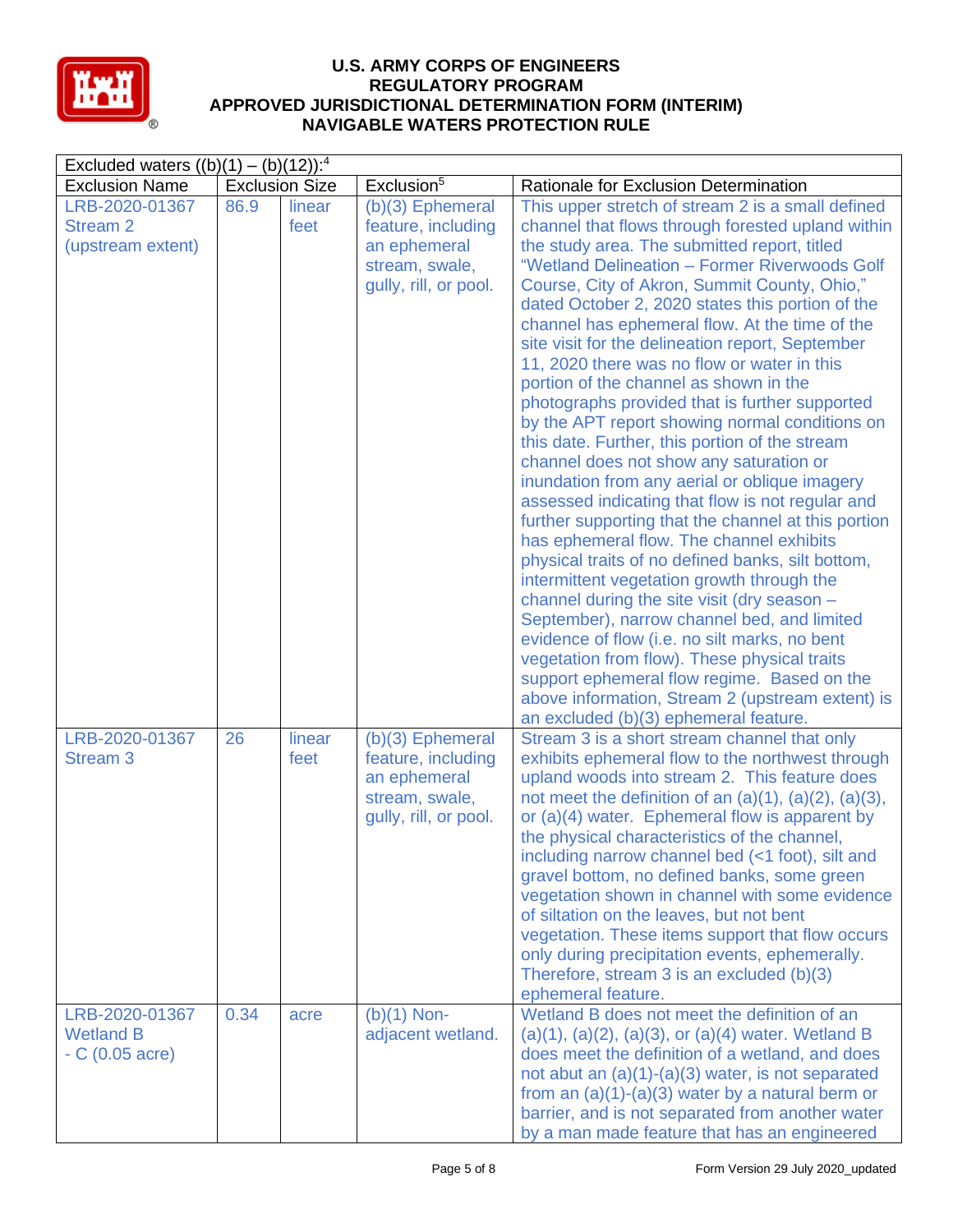

| Excluded waters $((b)(1) - (b)(12))$ : <sup>4</sup> |                       |      |                                    |                                                                                                                                                                                                                                                                                                                                                                                                                                                                                                                                                                                                                                                                                                                                                                                                                                                                                                                                                                                                                                                                                                                                                                                                                    |  |  |
|-----------------------------------------------------|-----------------------|------|------------------------------------|--------------------------------------------------------------------------------------------------------------------------------------------------------------------------------------------------------------------------------------------------------------------------------------------------------------------------------------------------------------------------------------------------------------------------------------------------------------------------------------------------------------------------------------------------------------------------------------------------------------------------------------------------------------------------------------------------------------------------------------------------------------------------------------------------------------------------------------------------------------------------------------------------------------------------------------------------------------------------------------------------------------------------------------------------------------------------------------------------------------------------------------------------------------------------------------------------------------------|--|--|
| <b>Exclusion Name</b>                               | <b>Exclusion Size</b> |      | Exclusion <sup>5</sup>             | Rationale for Exclusion Determination                                                                                                                                                                                                                                                                                                                                                                                                                                                                                                                                                                                                                                                                                                                                                                                                                                                                                                                                                                                                                                                                                                                                                                              |  |  |
|                                                     |                       |      |                                    | mechanism for water exchange (inundation or<br>flooding from typical storm events) in a typical<br>year, and it is not inundated by flooding from an<br>$(a)(1)-(a)(3)$ water in a typical year. The nearest<br>(a)(2) tributary is the Cuyahoga River located to<br>the 250 linear feet west of these wetlands.<br>Specifically, through the review of the submitted<br>report, titled "Wetland Delineation - Former<br>Riverwoods Golf Course, City of Akron, Summit<br>County, Ohio," dated October 2, 2020 indicate<br>that the wetland boundaries each extend outside<br>the project area but are reported to be<br>completely surrounded by uplands with no<br>surface water connections observed. Based on<br>the above information, it has been determined<br>that Wetland B is an excluded (b)(1) non-<br>adjacent wetland.                                                                                                                                                                                                                                                                                                                                                                               |  |  |
| LRB-2020-01367<br><b>Wetland C</b>                  | 0.05                  | acre | $(b)(1)$ Non-<br>adjacent wetland. | Wetland C does not meet the definition of an<br>$(a)(1), (a)(2), (a)(3),$ or $(a)(4)$ water. Wetland C<br>does meet the definition of a wetland, and does<br>not abut an $(a)(1)-(a)(3)$ water, is not separated<br>from an $(a)(1)-(a)(3)$ water by a natural berm or<br>barrier, and is not separated from another water<br>by a man made feature that has an engineered<br>mechanism for water exchange (inundation or<br>flooding from typical storm events) in a typical<br>year, and it is not inundated by flooding from an<br>$(a)(1)-(a)(3)$ water in a typical year. The nearest<br>(a)(2) tributary is the Cuyahoga River located to<br>the 250 linear feet west of these wetlands.<br>Specifically, through the review of the submitted<br>report, titled "Wetland Delineation - Former<br>Riverwoods Golf Course, City of Akron, Summit<br>County, Ohio," dated October 2, 2020 indicate<br>that the wetland boundaries each extend outside<br>the project area but are reported to be<br>completely surrounded by uplands with no<br>surface water connections observed. Based on<br>the above information, it has been determined<br>that Wetland C is an excluded (b)(1) non-<br>adjacent wetland. |  |  |

# **III. SUPPORTING INFORMATION**

**A. Select/enter all resources** that were used to aid in this determination and attach data/maps to this document and/or references/citations in the administrative record, as appropriate.

 $\Box$  Information submitted by, or on behalf of, the applicant/consultant: "Wetland Delineation – Former Riverwoods Golf Course, City of Akron, Summit County, Ohio," dated October 2, 2020 submitted by HzW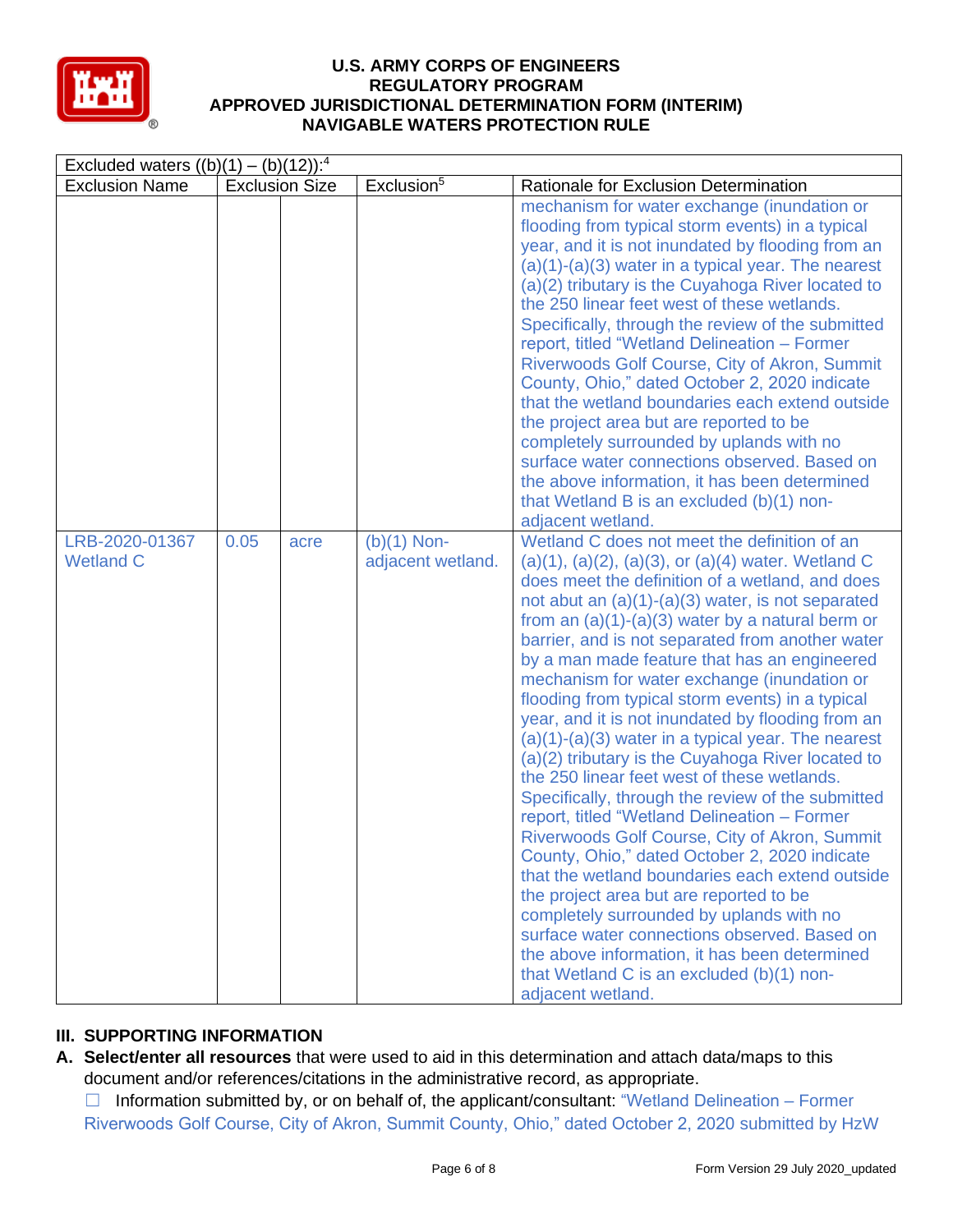

Environmental Consultants, LLC on behalf of Petros Development Corporation; consultant performed field work on 11SEP2020.

This information is sufficient for purposes of this AJD. Rationale: N/A.

 $\Box$  Data sheets prepared by the Corps: Title(s) and/or date(s).

☒ Photographs: Aerial and Other: Google Earth Aerial Imagery, dated 11MAR2019, 17SEP2019. Connect Explorer (https://explorer.pictometry.com/index.php), dated 25APR2015, 6JUL2018, 24APR2019. Photographs submitted by consultant dated 11SEP2020.

- $\Box$  Corps site visit(s) conducted on: Date(s).
- □ Previous Jurisdictional Determinations (AJDs or PJDs): N/A
- ☒ Antecedent Precipitation Tool: *provide detailed discussion in Section III.B*.
- ☒ USDA NRCS Soil Survey: https://websoilsurvey.sc.egov.usda.gov/App/WebSoilSurvey.aspx accessed on 21JAN2021.

☒ USFWS NWI maps: https://fwsprimary.wim.usgs.gov/wetlands/apps/wetlands-mapper/ - accessed 21JAN2021

- ☒ USGS topographic maps: https://livingatlas.arcgis.com/topoexplorer/index.html accessed
- 21JAN2021. Reviewed USGS topographics from 1994 (Quad: OH-Peninsula, scale 1:24000)

| Data Source (select)              | Name and/or date and other relevant information |
|-----------------------------------|-------------------------------------------------|
| <b>USGS Sources</b>               | https://streamstats.usgs.gov/                   |
| <b>USDA Sources</b>               | $N/A$ .                                         |
| <b>NOAA Sources</b>               | N/A                                             |
| <b>USACE Sources</b>              | N/A                                             |
| <b>State/Local/Tribal Sources</b> | $N/A$ .                                         |
| <b>Other Sources</b>              | N/A                                             |

#### **Other data sources used to aid in this determination:**

**B. Typical year assessment(s):** APT evaluates normal precipitation conditions based on the three 30-day periods preceding the observation date. For each period, a weighted condition value is assigned by determining whether the 30-day precipitation total falls within, above, or below the 70th and 30th percentiles for totals from the same date range over the preceding 30 years. The APT then makes a determination of "normal," "wetter than normal," or "drier than normal" based on the condition value sum. The APT also displays results generated via the Palmer Drought Severity Index (PDSI) and the University of Delaware WebWIMP.

Inputs/Data Sources:

- Weather Stations: Akron Fulton INTL AP, Cuyahoga Falls 1.1 ESE, Akron, Ravenna 2S, Cleveland.

|  | Latitude Longitude Date PDSI Value PDSI Class                                       |  | Season ARC Score Antecedent Precip Condition |
|--|-------------------------------------------------------------------------------------|--|----------------------------------------------|
|  | 41.138314 -81.556152 3/11/2019 2.98 Moderate wetness Wet Season 9 Drier than Normal |  |                                              |
|  | 41.138314 -81.556152 4/27/2019 2.73 Moderate wetness Wet Season 9 Drier than Normal |  |                                              |
|  | 41.138314 -81.556152 4/25/2015 1.81 Mild wetness                                    |  | Wet Season 11 Normal Conditions              |
|  | 41.138314 -81.556152 7/6/2018 1.66 Mild wetness                                     |  | Dry Season 10 Normal Conditions              |
|  | 41.138314 -81.556152 9/11/2020 1.49 Mild wetness                                    |  | Dry Season 12 Normal Conditions              |